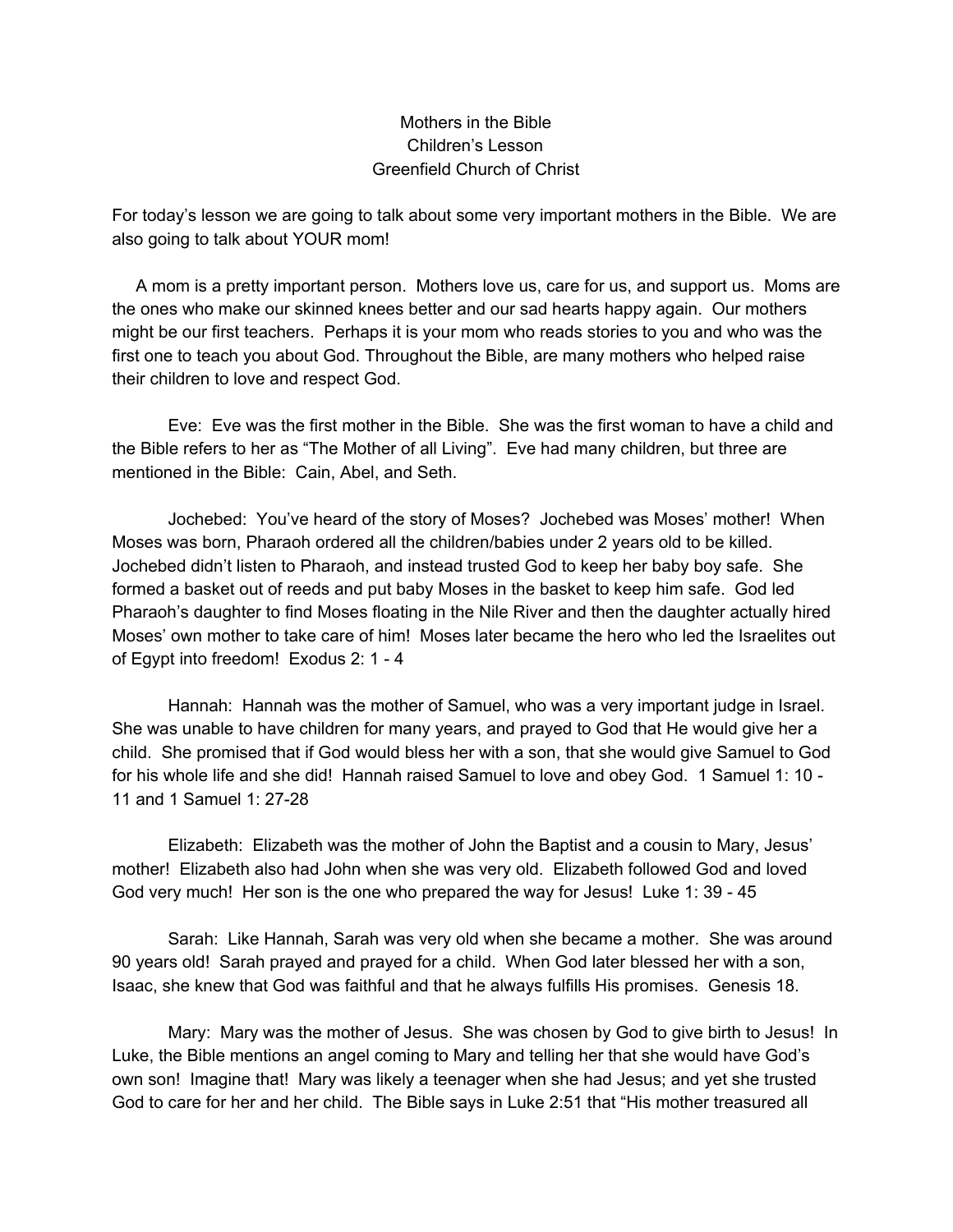these things in her heart." Mary was there with Jesus through his ministry. She watched Jesus teach and heal and love, and she remembered all He did. Mary was a simple woman who loved God and who was blessed to be Jesus' earthly mother.

Now, think about your own mom. What are things your mother does for you to care for you? How does your mom show her love for you? Being a parent is sometimes hard. What could you do to help mom and show mom you love her? Think about the things that your mom teaches you? My mom taught me how to sew and to love books. My Grandma Brown taught me how to cook and read Bible stories with me. My Grandma Bever taught me to love music. This week, do something nice for mom. Maybe you can surprise her by picking up the living room. Perhaps you can do a chore without being told. Maybe you can help out with a younger sibling.

You are loved beyond measure, Ms. Shantelle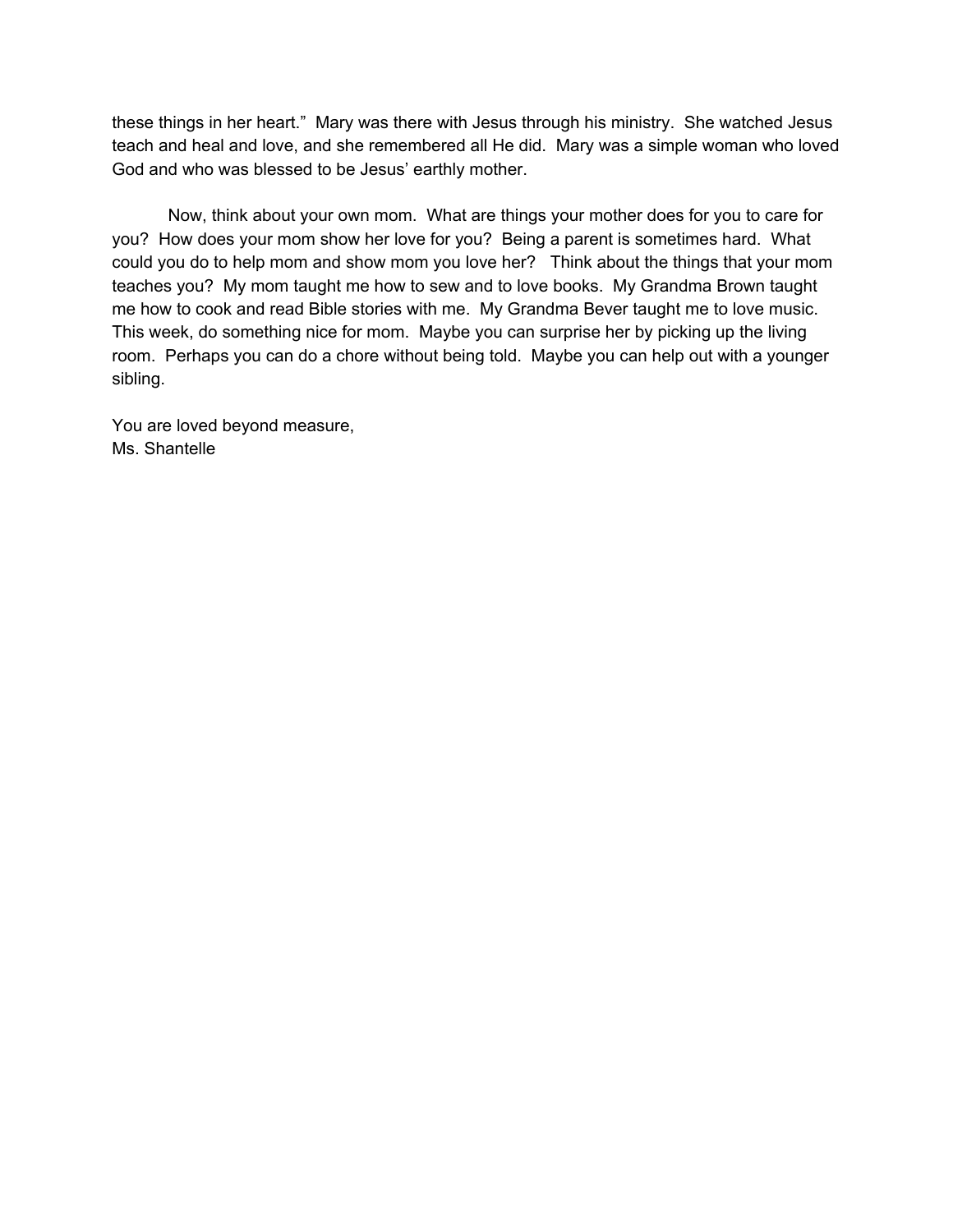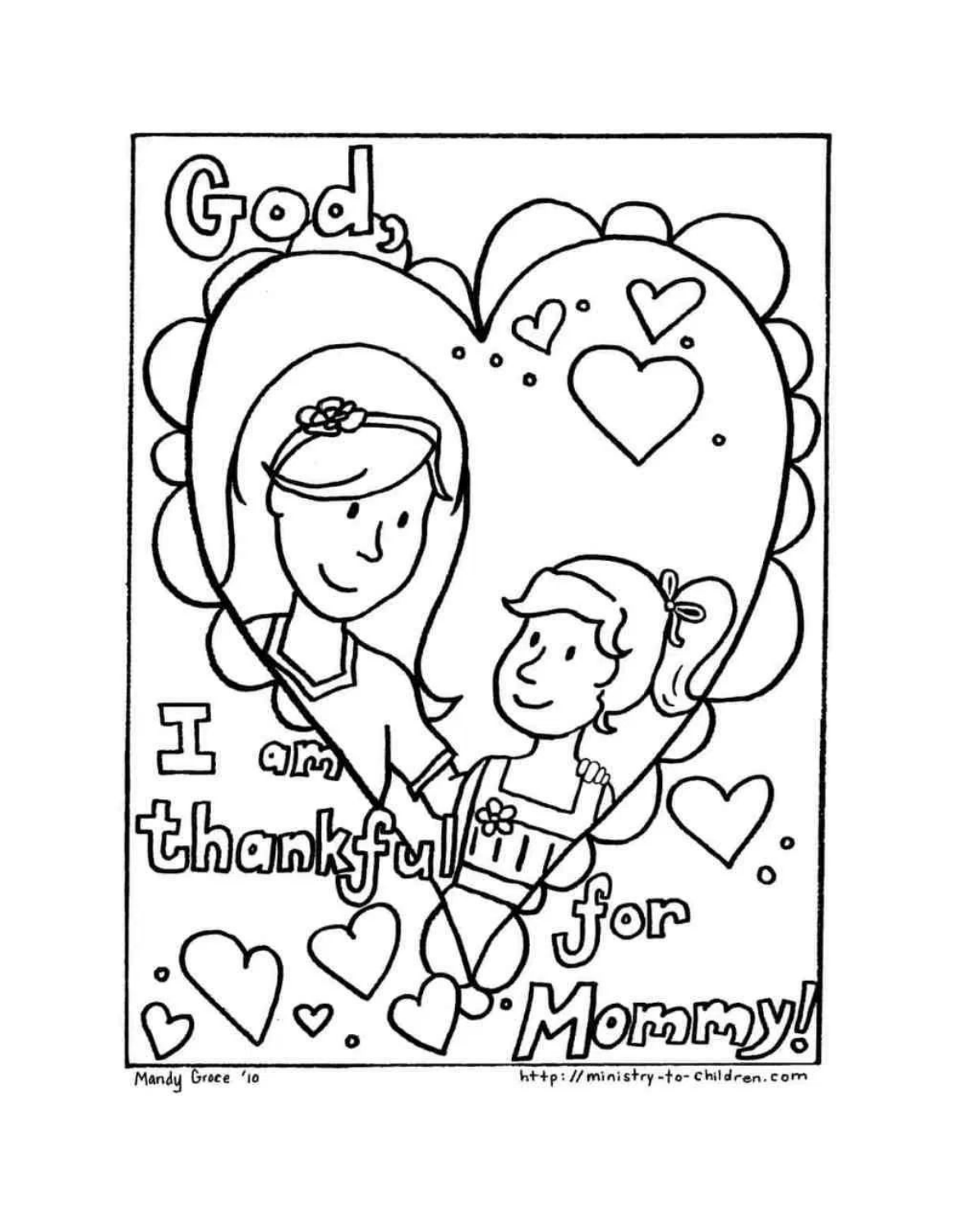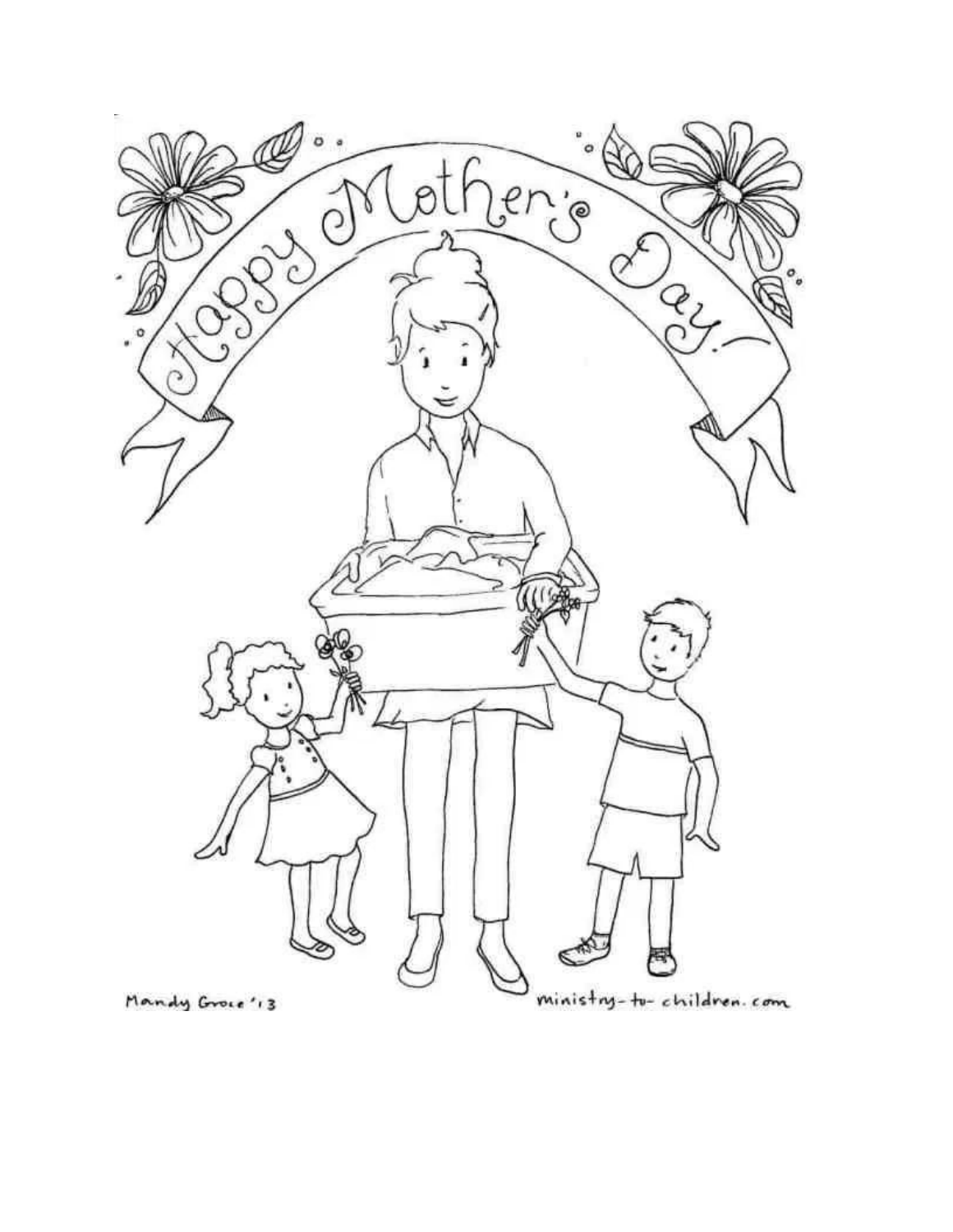

Honor your father and your mother.



ministry-to-children.com